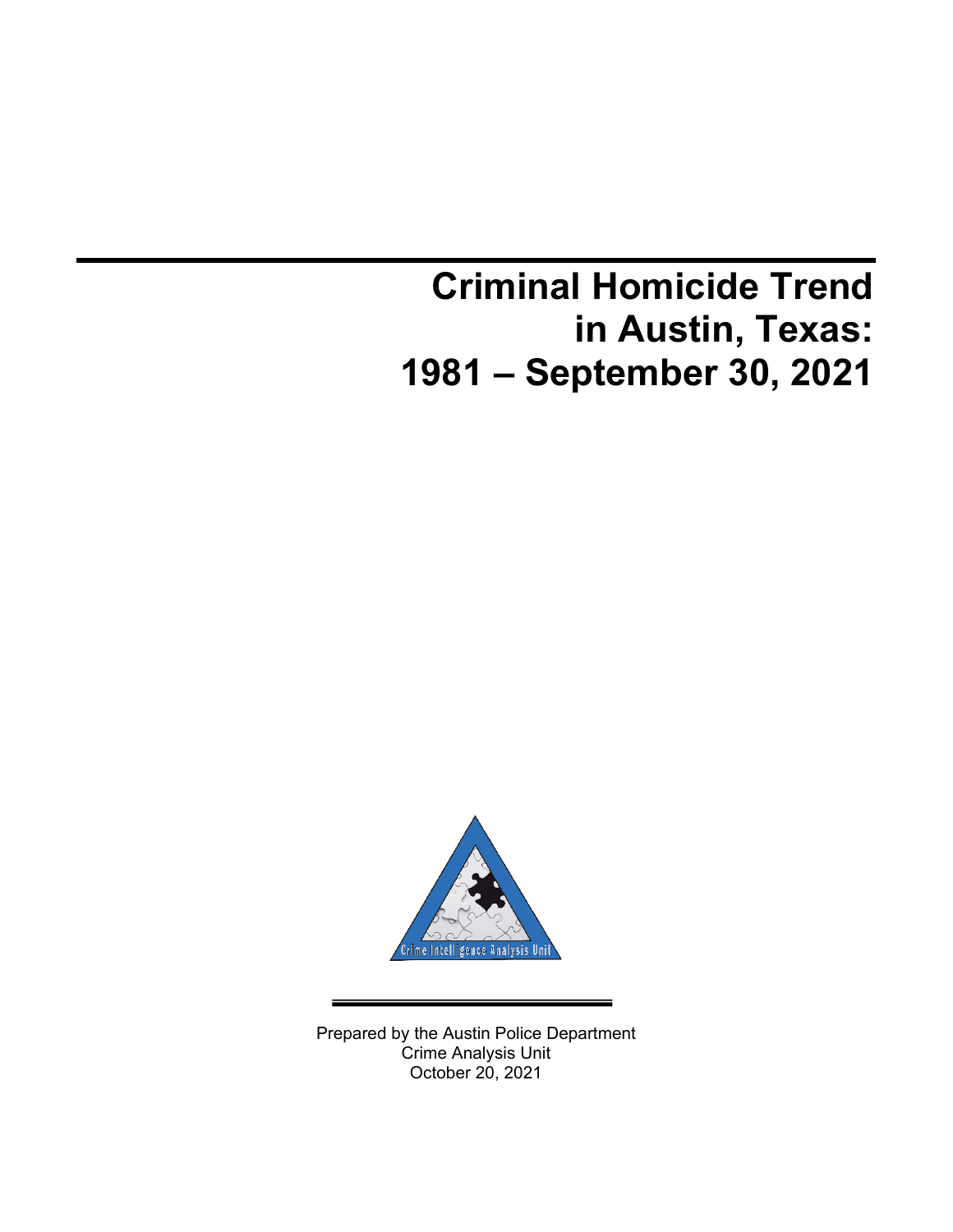### **Introduction**

The purpose of this basic report is to put the current number of murders in Austin Texas into the context of a longer timeframe, from 1981 to the end of September, 2021. Over that timeframe, Austin Police Department has utilized at least three different Records Management Systems (RMS). Our current RMS came online in 2003 and includes comprehensive data back to 1991. Data prior to 1991 is not easily available. APD Crime Analysts recently researched other sources for historical data and concluded that the best source for a long-term look at criminal homicides in Austin is the Texas Department of Public Safety's online database, specifically the SRS Offense Trends data available at: https://txucr.nibrs.com/SRSReport/CrimeTrends. That data goes back to 1981.

Because the status of murder investigations change over time, the yearly numbers sometime change. It is not unusual to find small differences in the yearly totals between various sources or reports. The APD Homicide Analyst closely tracks and updates the status of murders from 2010 to the present. The updated numbers are provided instead of Texas DPS numbers for 2010 to the present. It takes extensive effort and time to investigate murders, so the total for 2021 will very likely change as investigations unfold.

## **UCR Criminal Homicide Definitions**

According to the *Uniform Crime Reporting Handbook*, two categories of murder are included for UCR purposes. The first, Criminal Homicide – Murder and Non-negligent Manslaughter, is defined as the willful (non-negligent) killing of one human being by another. Included in this category is any death resulting from a fight, argument, quarrel, assault or commission of a crime. The second category, Criminal Homicide – Manslaughter by Negligence, is defined as the killing of another person through gross negligence. Not included as criminal homicide are deaths resulting from suicides, fetal deaths, traffic fatalities, or justifiable homicides. Justifiable homicides include the killing of a felon by a peace officer in the line of duty and the killing of a felon, during the commission of a felony, by a private citizen. Attempts at murder and assault with intent to kill are recorded under Aggravated Assaults.

Police investigations are the sole basis for the offense classification. Any determinations made by courts, medical examiners, juries, or other judicial bodies are excluded for UCR purposes.

## **About the Data**

#### **AUSTIN POLICE DEPARTMENT DATA DISCLAIMER**

Understanding the following conditions about crime information tallied from the Versadex mainframe database will allow you to get the most value out of the data provided:

- Due to methodological differences in data collection, different data sources or reports may produce different statistics.
- The data is continuously being updated. The data provided represents a particular point in time and does not reflect the dynamic nature of the Versadex mainframe database.
- The data here may not reflect official Texas DPS, FBI UCR or NIBRS numbers.
- If the information provided here is used outside the department, then the following disclaimer applies- "The Austin Police Department cannot assume any liability for any decision made or action taken or not taken by the recipient in reliance upon any information or data provided."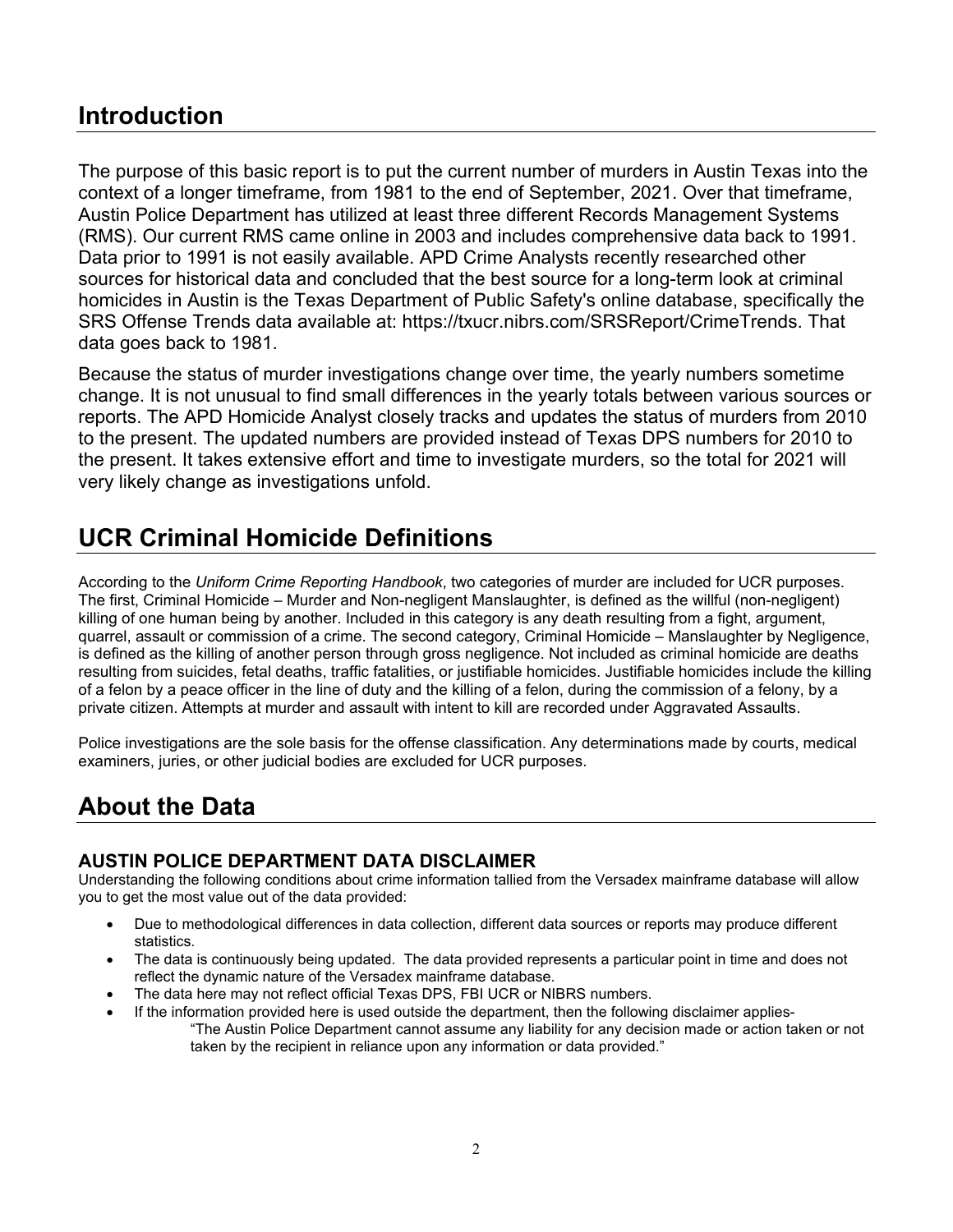

#### **Yearly Totals & Rate per 100,000 Population for Criminal Homicides in Austin Texas**

|      |                    | <b>APD</b>  |            | <b>Murder</b> |             |                    | <b>APD</b>  |                   | <b>Murder</b> |
|------|--------------------|-------------|------------|---------------|-------------|--------------------|-------------|-------------------|---------------|
|      | <b>Tx DPS data</b> | Homicide    |            | Rate (per     |             | <b>Tx DPS data</b> | Homicide    |                   | Rate (per     |
|      | (SRS Offense       | Analyst     | Population | 100.000       |             | (SRS Offense       | Analyst     | <b>Population</b> | 100,000       |
| Year | Trends)            | Spreadsheet | of Austin  | population)   | <b>Year</b> | Trends)            | Spreadsheet | of Austin         | population)   |
| 1981 | 39                 |             |            |               | 2001        | 26                 |             | 654,019           | 4.0           |
| 1982 | 57                 |             |            |               | 2002        | 25                 |             | 667,705           | 3.7           |
| 1983 | 58                 |             |            |               | 2003        | 27                 |             | 674,382           | 4.0           |
| 1984 | 59                 |             |            |               | 2004        | 26                 |             | 678,769           | 3.8           |
| 1985 | 52                 |             |            |               | 2005        | 26                 |             | 687,061           | 3.8           |
| 1986 | 48                 |             |            |               | 2006        | 20                 |             | 707,952           | 2.8           |
| 1987 | 39                 |             |            |               | 2007        | 30                 |             | 724,117           | 4.1           |
| 1988 | 43                 |             |            |               | 2008        | 23                 |             | 739,543           | 3.1           |
| 1989 | 31                 |             |            |               | 2009        | 22                 |             | 765,957           | 2.9           |
| 1990 | 46                 |             |            |               | 2010        |                    | 39          | 777,953           | 5.0           |
| 1991 | 49                 |             |            |               | 2011        |                    | 27          | 799,578           | 3.4           |
| 1992 | 37                 |             |            |               | 2012        |                    | 33          | 819,866           | 4.0           |
| 1993 | 37                 |             |            |               | 2013        |                    | 25          | 842,743           | 3.0           |
| 1994 | 37                 |             |            |               | 2014        |                    | 31          | 866,249           | 3.6           |
| 1995 | 46                 |             |            |               | 2015        |                    | 23          | 888,204           | 2.6           |
| 1996 | 41                 |             |            |               | 2016        |                    | 39          | 913,917           | 4.3           |
| 1997 | 40                 |             |            |               | 2017        |                    | 25          | 937,065           | 2.7           |
| 1998 | 31                 |             |            |               | 2018        |                    | 32          | 955,094           | 3.4           |
| 1999 | 27                 |             |            |               | 2019        |                    | 33          | 972,499           | 3.4           |
| 2000 | 33                 |             | 639,185    | 5.2           | 2020        |                    | 44          | 992,208           | 4.4           |
|      |                    |             |            |               | 2021 (as of |                    |             |                   |               |
|      |                    |             |            |               | Sept 30)    |                    | 64          | 1,010,835         | 6.3           |

Texas Department of Public Safety website:<https://txucr.nibrs.com/SRSReport/CrimeTrends> City of Austin population numbers:

[https://austintexas.gov/sites/default/files/files/Planning/Demographics/austin\\_forecast\\_2021\\_pubfix.pdf](https://austintexas.gov/sites/default/files/files/Planning/Demographics/austin_forecast_2021_pubfix.pdf) APD uses the full purpose population numbers for rate calculations.